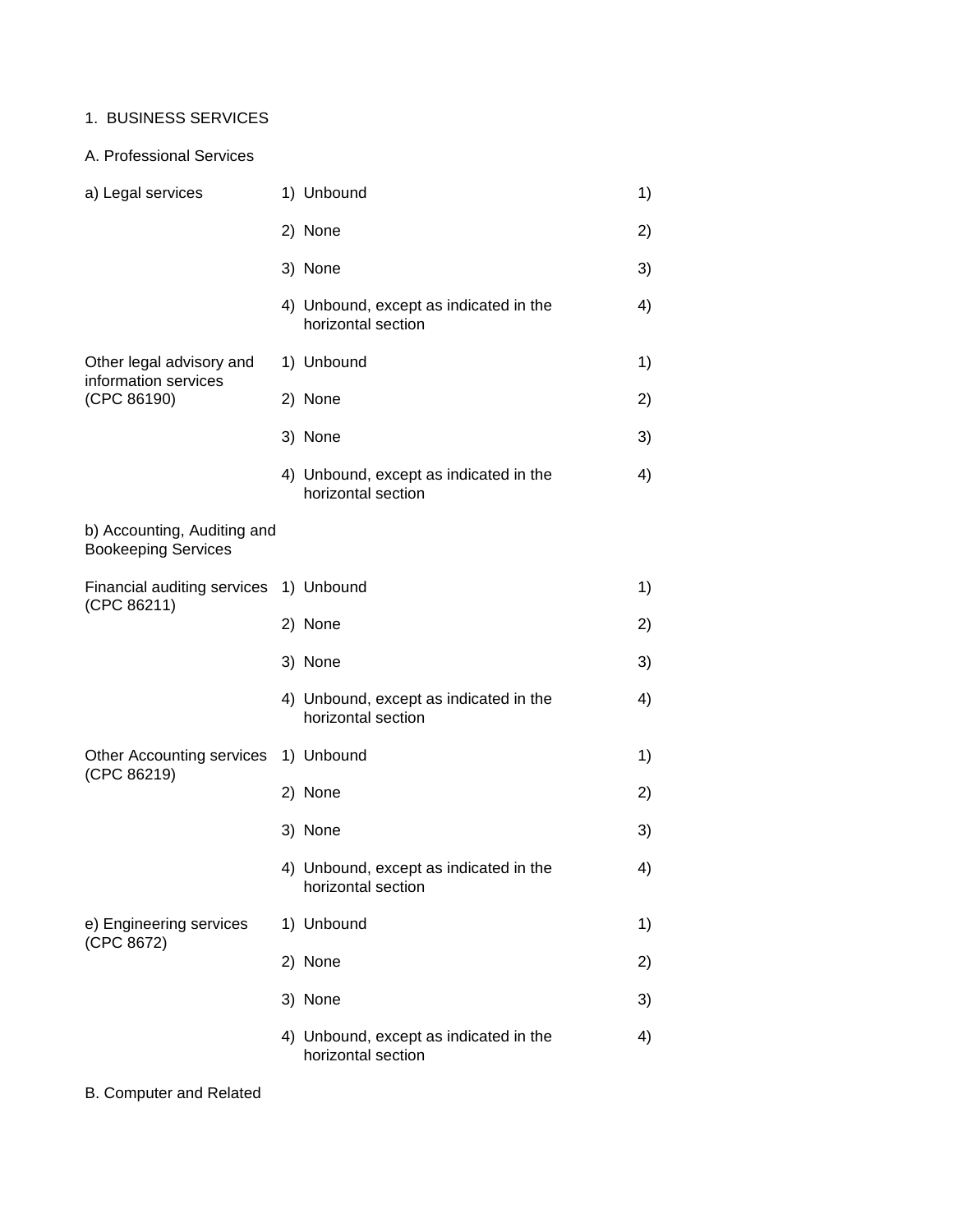#### Services

b) Software Implementation

| Services                                                   |                                                              |    |
|------------------------------------------------------------|--------------------------------------------------------------|----|
| Systems and software<br>consulting services<br>(CPC 84210) | 1) None                                                      | 1) |
|                                                            | 2) None                                                      | 2) |
|                                                            | 3) None                                                      | 3) |
|                                                            | 4) Unbound, except as indicated in the<br>horizontal section | 4) |
| Systems analysis services<br>(CPC 84220)                   | 1) None                                                      | 1) |
|                                                            | 2) None                                                      | 2) |
|                                                            | 3) None                                                      | 3) |
|                                                            | 4) Unbound, except as indicated in the<br>horizontal section | 4) |
| Programming services<br>(CPC 84240)                        | 1) None                                                      | 1) |
|                                                            | 2) None                                                      | 2) |
|                                                            | 3) None                                                      | 3) |
|                                                            | 4) Unbound, except as indicated in the<br>horizontal section | 4) |
| Systems maintenance<br>services                            | 1) None                                                      | 1) |
| (CPC 84250)                                                | 2) None                                                      | 2) |
|                                                            | 3) None                                                      | 3) |
|                                                            | 4) Unbound, except as indicated in the<br>horizontal section | 4) |
| C. Research and<br><b>Development Services</b>             |                                                              |    |
| c) Interdisciplinary research 1) Unbound                   |                                                              | 1) |
| and development services<br>(CPC 85300)                    | 2) None                                                      | 2) |
|                                                            | 3) None                                                      | 3) |
|                                                            | 4) Unbound, except as indicated in the<br>horizontal section | 4) |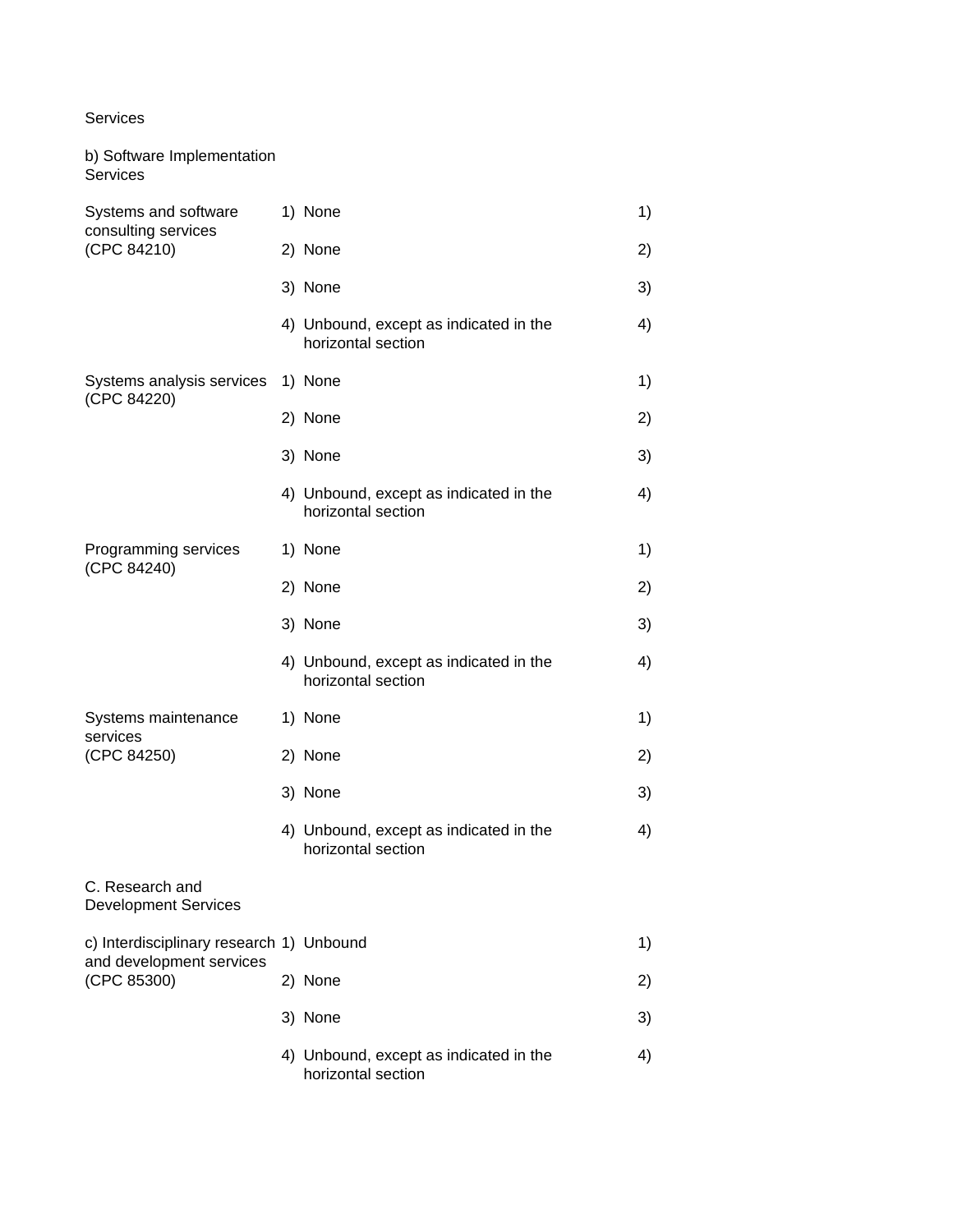### F. Other Business Services

| c) Management consulting<br>services<br>(CPC 8650) | 1) Unbound                                                                             | 1) |
|----------------------------------------------------|----------------------------------------------------------------------------------------|----|
|                                                    | 2) None                                                                                | 2) |
|                                                    | 3) None                                                                                | 3) |
|                                                    | 4) Unbound, except as indicated in the<br>horizontal section                           | 4) |
| 2. COMMUNICATION<br><b>SERVICES</b>                |                                                                                        |    |
| Multi-modal courier services 1) Unbound            |                                                                                        | 1) |
| (CPC 75121)                                        | 2) Unbound                                                                             | 2) |
|                                                    | 3) The competent authority reserves the right<br>to approval subject to economic needs | 3) |
|                                                    | 4) Unbound, except as indicated in the<br>horizontal section                           | 4) |
| Other courier services                             | 1) Unbound                                                                             | 1) |
| (CPC 75129)                                        | 2) Unbound                                                                             | 2) |
|                                                    | 3) The competent authority reserves the right<br>to approval subject to economic needs | 3) |
|                                                    | 4) Unbound, except as indicated in the<br>horizontal section                           | 4) |
| C. Telecommunication<br>Services                   |                                                                                        |    |
| a) Telephone services                              | 1) Unbound                                                                             | 1) |
| (CPC 7521)                                         | 2) Unbound                                                                             | 2) |
|                                                    | 3) The competent authority reserves the right<br>to approval subject to economic needs | 3) |
|                                                    | 4) Unbound, except as indicated in the<br>horizontal section                           | 4) |
| b) and c) Data                                     | 1) Unbound                                                                             | 1) |
| transmission<br>services                           | 2) Unbound                                                                             | 2) |
| (CPC 7523)                                         | 3) The competent authority reserves the right<br>to approval subject to economic needs | 3) |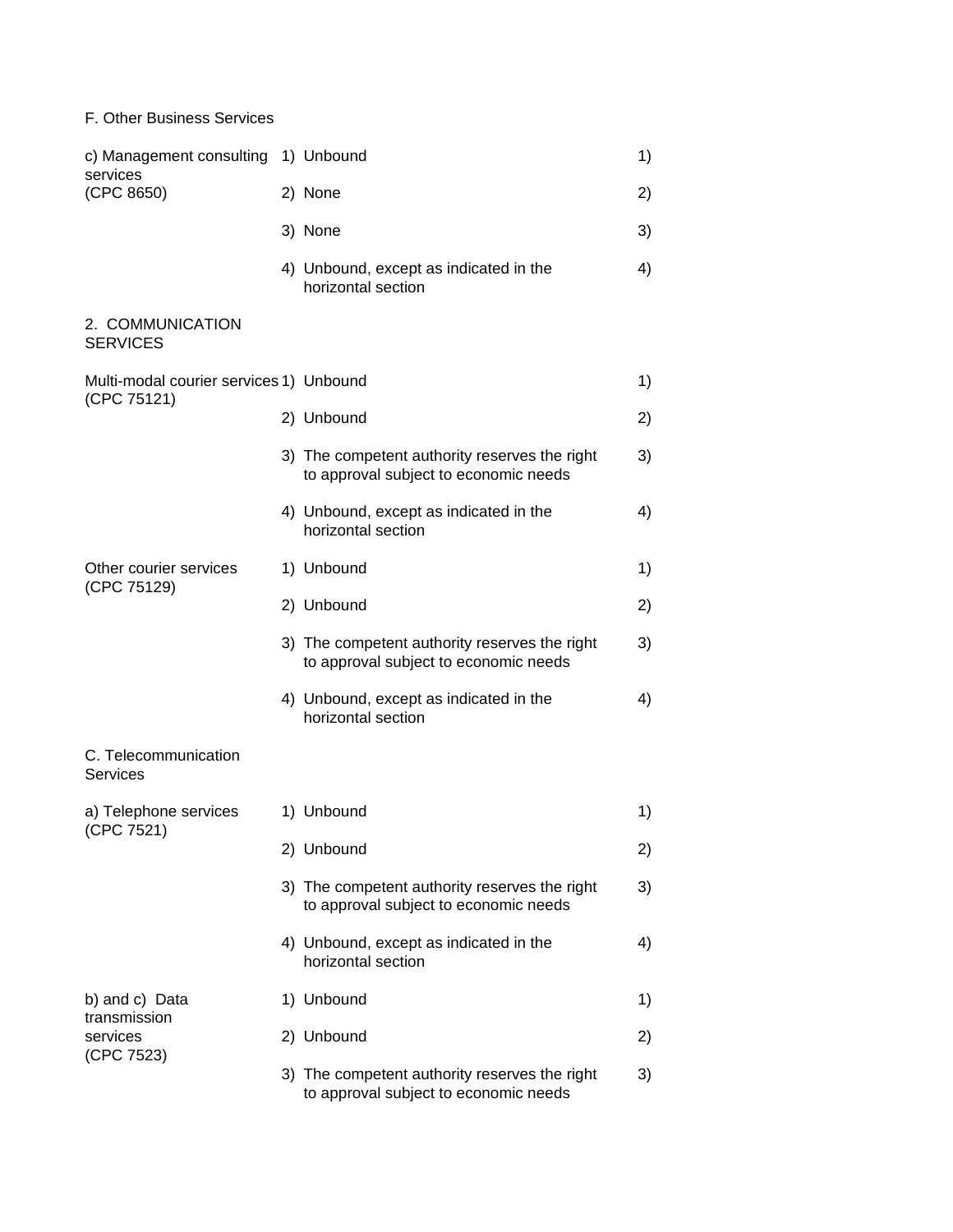|                                                                      | 4) Unbound, except as indicated in the<br>horizontal section                           | 4) |
|----------------------------------------------------------------------|----------------------------------------------------------------------------------------|----|
| d) Telex services<br>(CPC 7523)                                      | 1) Unbound                                                                             | 1) |
|                                                                      | 2) Unbound                                                                             | 2) |
|                                                                      | 3) The competent authority reserves the right<br>to approval subject to economic needs | 3) |
|                                                                      | 4) Unbound, except as indicated in the<br>horizontal section                           | 4) |
| e) Telegraph services<br>(CPC 7522)                                  | 1) Unbound                                                                             | 1) |
|                                                                      | 2) Unbound                                                                             | 2) |
|                                                                      | 3) The competent authority reserves the right<br>to approval subject to economic needs | 3) |
|                                                                      | 4) Unbound, except as indicated in the<br>horizontal section                           | 4) |
| f) Facsimile services                                                | 1) Unbound                                                                             | 1) |
| $(CPC 7521 + 7529)$                                                  | 2) Unbound                                                                             | 2) |
|                                                                      | 3) The competent authority reserves the right<br>to approval subject to economic needs | 3) |
|                                                                      | 4) Unbound, except as indicated in the<br>horizontal section                           | 4) |
| o) Other                                                             | 1) Unbound                                                                             | 1) |
| telecommunications<br>services                                       | 2) Unbound                                                                             | 2) |
| (CPC 75290)                                                          | 3) The competent authority reserves the right<br>to approval subject to economic needs | 3) |
|                                                                      | 4) Unbound, except as indicated in the<br>horizontal section                           | 4) |
| 3. CONSTRUCTION AND<br><b>RELATED ENGINEERING</b><br><b>SERVICES</b> |                                                                                        |    |
| A. General Construction                                              | 1) Unbound*                                                                            | 1) |
| for Building<br>(CPC 512)                                            | 2) Unbound                                                                             | 2) |
|                                                                      | 3) None                                                                                | 3) |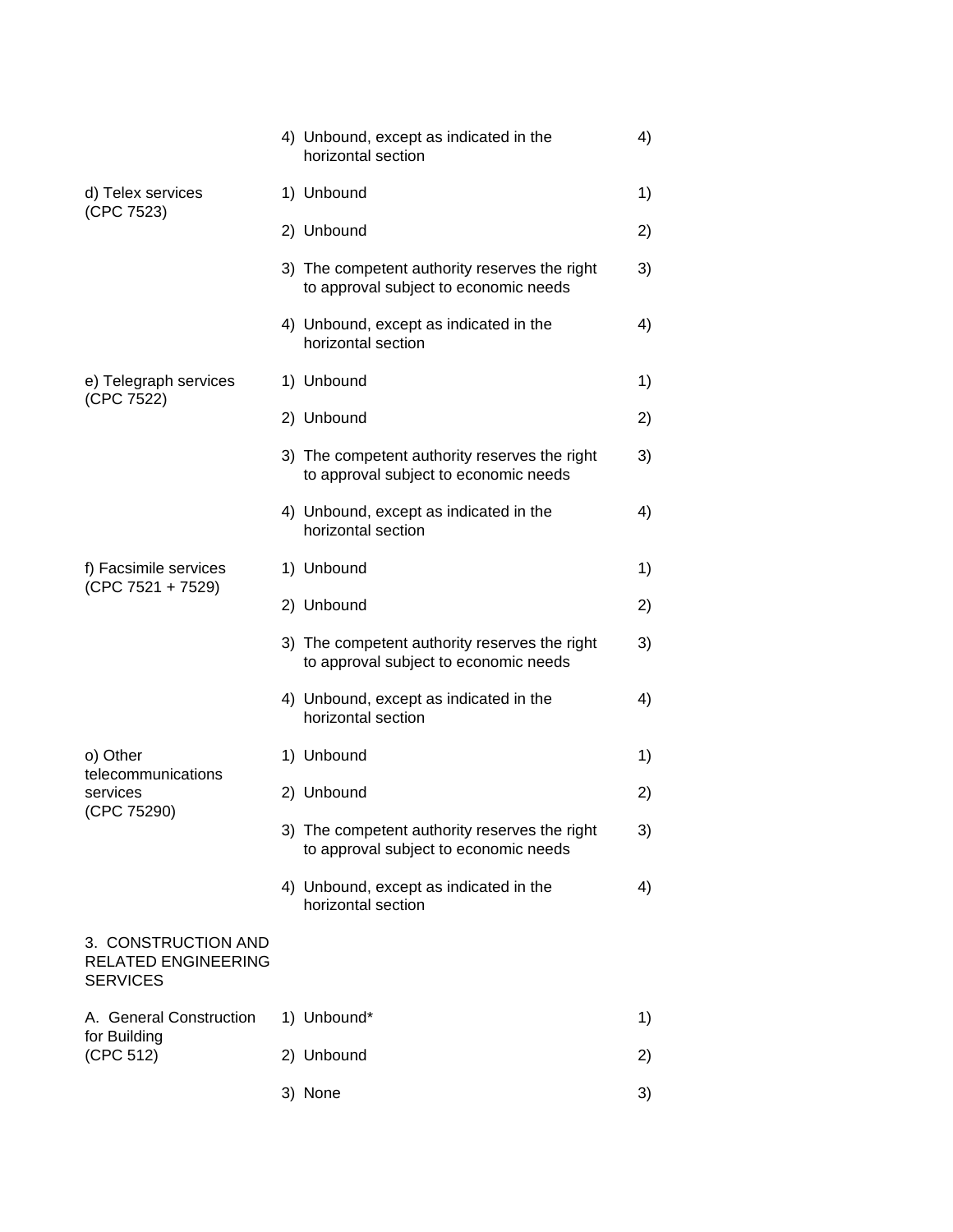|                                                                     | 4) Unbound, except as indicated in the<br>horizontal section |  | 4) |
|---------------------------------------------------------------------|--------------------------------------------------------------|--|----|
| <b>B.</b> General Construction                                      | 1) Unbound*                                                  |  | 1) |
| Work for Civil Engineering<br>(CPC 513)                             | 2) Unbound                                                   |  | 2) |
|                                                                     | 3) None                                                      |  | 3) |
|                                                                     | 4) Unbound, except as indicated in the<br>horizontal section |  | 4) |
| 7. FINANCIAL SERVICES                                               |                                                              |  |    |
| A. All Insurance and<br><b>Insurance-related Services</b>           |                                                              |  |    |
| (i) Direct Insurance<br>(including co-insurance)                    |                                                              |  |    |
| a) Life, accident and health 1) Unbound<br>insurance services       |                                                              |  | 1) |
| (CPC 8121)                                                          | 2) Unbound                                                   |  | 2) |
|                                                                     | 3) None                                                      |  | 3) |
|                                                                     | 4) Unbound, except as indicated in the<br>horizontal section |  | 4) |
| b) Non-life insurance<br>services                                   | 1) Unbound                                                   |  | 1) |
| (CPC 8129)                                                          | 2) Unbound                                                   |  | 2) |
|                                                                     | 3) None                                                      |  | 3) |
|                                                                     | 4) Unbound, except as indicated in the<br>horizontal section |  | 4) |
| c) Reinsurance and<br>retrocession                                  | 1) Unbound                                                   |  | 1) |
| (CPC 81299)                                                         | 2) Unbound                                                   |  | 2) |
|                                                                     | 3) None                                                      |  | 3) |
|                                                                     | 4) Unbound, except as indicated in the<br>horizontal section |  | 4) |
| d) Services auxiliary to                                            | 1) Unbound                                                   |  | 1) |
| insurance (including broking<br>and agency services)<br>(CPC 81401) | 2) Unbound                                                   |  | 2) |
|                                                                     | 3) None                                                      |  | 3) |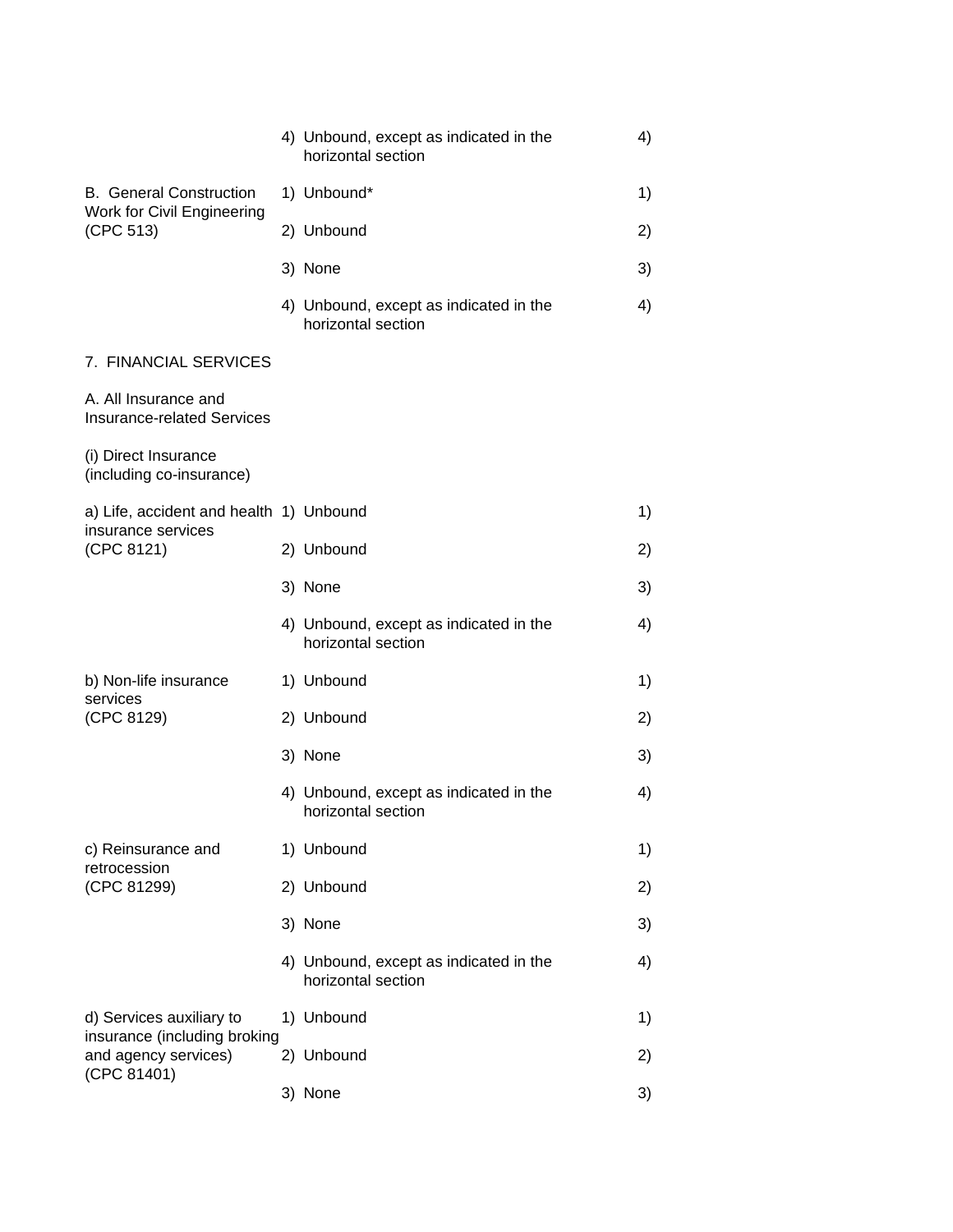| Average and loss<br>1) Unbound<br>adjustment services<br>(CPC 81403)<br>2) Unbound                                                                                                                                                                                                                                                                                                                                   | 1)<br>2)<br>3)<br>4) |
|----------------------------------------------------------------------------------------------------------------------------------------------------------------------------------------------------------------------------------------------------------------------------------------------------------------------------------------------------------------------------------------------------------------------|----------------------|
|                                                                                                                                                                                                                                                                                                                                                                                                                      |                      |
|                                                                                                                                                                                                                                                                                                                                                                                                                      |                      |
| 3) None                                                                                                                                                                                                                                                                                                                                                                                                              |                      |
| 4) Unbound, except as indicated in the<br>horizontal section                                                                                                                                                                                                                                                                                                                                                         |                      |
| Actuarial and loss services<br>1) Unbound<br>(CPC 81404)                                                                                                                                                                                                                                                                                                                                                             | 1)                   |
| 2) Unbound                                                                                                                                                                                                                                                                                                                                                                                                           | 2)                   |
| 3) None                                                                                                                                                                                                                                                                                                                                                                                                              | 3)                   |
| 4) Unbound, except as indicated in the<br>horizontal section                                                                                                                                                                                                                                                                                                                                                         | 4)                   |
| Commercial banking<br>1) Unbound                                                                                                                                                                                                                                                                                                                                                                                     | 1)                   |
| 2) Unbound                                                                                                                                                                                                                                                                                                                                                                                                           | 2)                   |
| 3) A banking institution set up under the<br>system of Cuban-foreign economic<br>associations shall function under the<br>private banking regime with joint capital and<br>shall form part of the Cuban banking<br>system. To operate within the banking<br>system it is necessary to apply for and<br>obtain a licence from the Banco Nacional<br>De Cuba and be entered in the General<br><b>Register of Banks</b> | 3)                   |
| The establishment of representative offices<br>of foreign banking interests must follow the<br>same procedure and they may not lend or<br>accept deposits                                                                                                                                                                                                                                                            |                      |
| Licences for the creation of private banks<br>with joint capital are only granted for<br>carrying out operations in freely convertible<br>currencies, consistent with the functions of<br>commercial and investment banks, with<br>entities in Cuba and on international markets<br>Investment funds must come from abroad                                                                                           |                      |
| and the licences restrict the possibilities of<br>attracting investment in Cuba                                                                                                                                                                                                                                                                                                                                      |                      |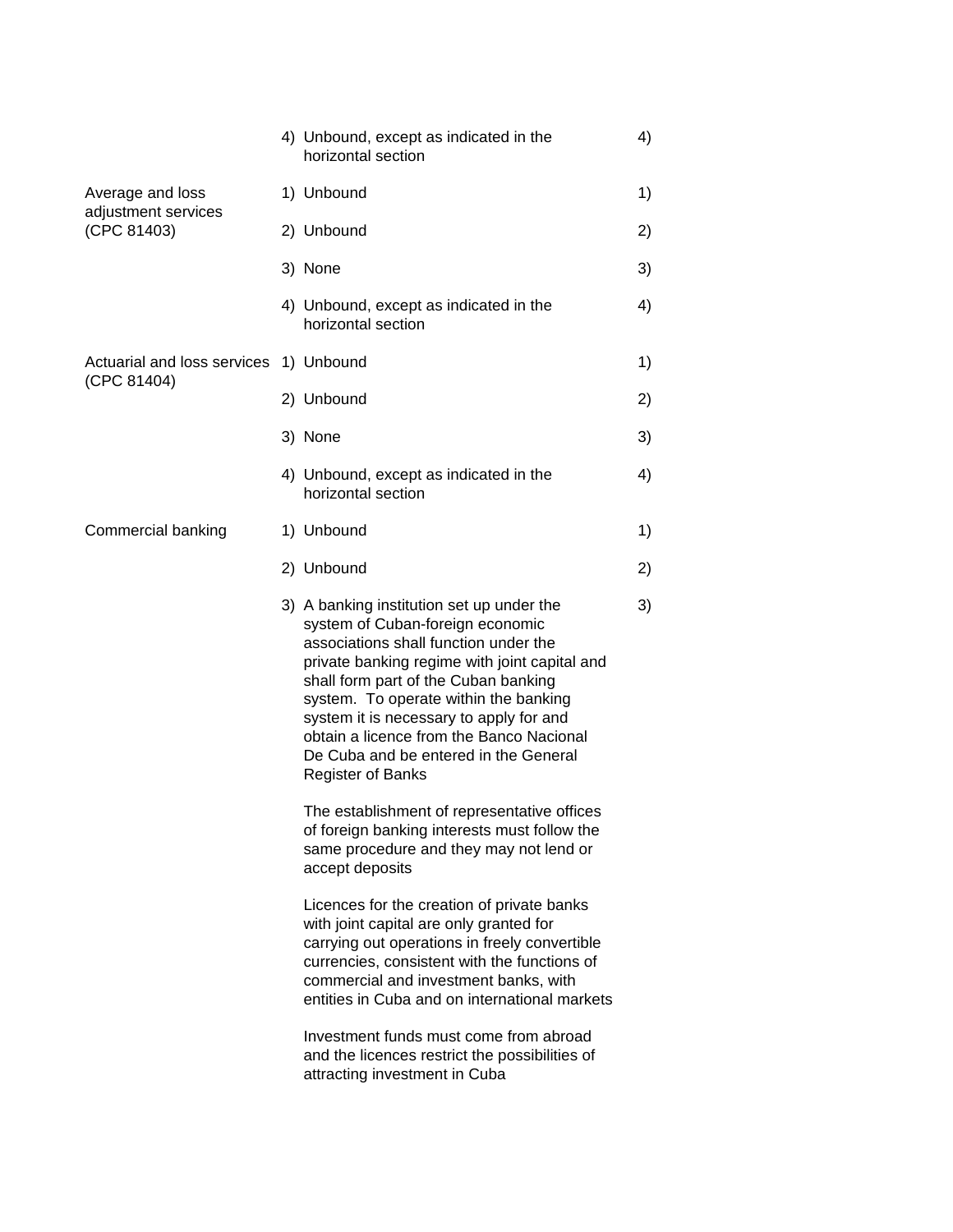|                                                                              | The establishment of subsidiaries of foreign<br>banks in Cuba is not permitted |    |
|------------------------------------------------------------------------------|--------------------------------------------------------------------------------|----|
|                                                                              | 4) Unbound, except as indicated in the<br>horizontal section                   | 4) |
| 9. TOURISM AND TRAVEL<br><b>RELATED SERVICES</b>                             |                                                                                |    |
| Hotel and other lodging<br>services                                          | 1) Unbound*                                                                    | 1) |
| (CPC 641)                                                                    | 2) Unbound                                                                     | 2) |
|                                                                              | 3) None                                                                        | 3) |
|                                                                              | 4) Unbound, except as indicated in the<br>horizontal section                   | 4) |
| Food serving services<br>(CPC 642)                                           | 1) Unbound*                                                                    | 1) |
|                                                                              | 2) Unbound                                                                     | 2) |
|                                                                              | 3) None                                                                        | 3) |
|                                                                              | 4) Unbound, except as indicated in the<br>horizontal section                   | 4) |
| Beverage serving services<br>for consumption on the<br>premises<br>(CPC 643) | 1) Unbound*                                                                    | 1) |
|                                                                              | 2) Unbound                                                                     | 2) |
|                                                                              | 3) None                                                                        | 3) |
|                                                                              | 4) Unbound, except as indicated in the<br>horizontal section                   | 4) |
| Travel agency, tour<br>operator and tourist guide<br>services<br>(CPC 747)   | 1) None                                                                        | 1) |
|                                                                              | 2) Unbound                                                                     | 2) |
|                                                                              | 3) None                                                                        | 3) |
|                                                                              | 4) Unbound, except as indicated in the<br>horizontal section                   | 4) |
| 10. RECREATIONAL,<br><b>CULTURAL AND SPORTING</b><br><b>SERVICES</b>         |                                                                                |    |
| D. Sporting and Other<br><b>Recreational Services</b><br>(CPC 964)           | 1) None                                                                        | 1) |
|                                                                              | 2) None                                                                        | 2) |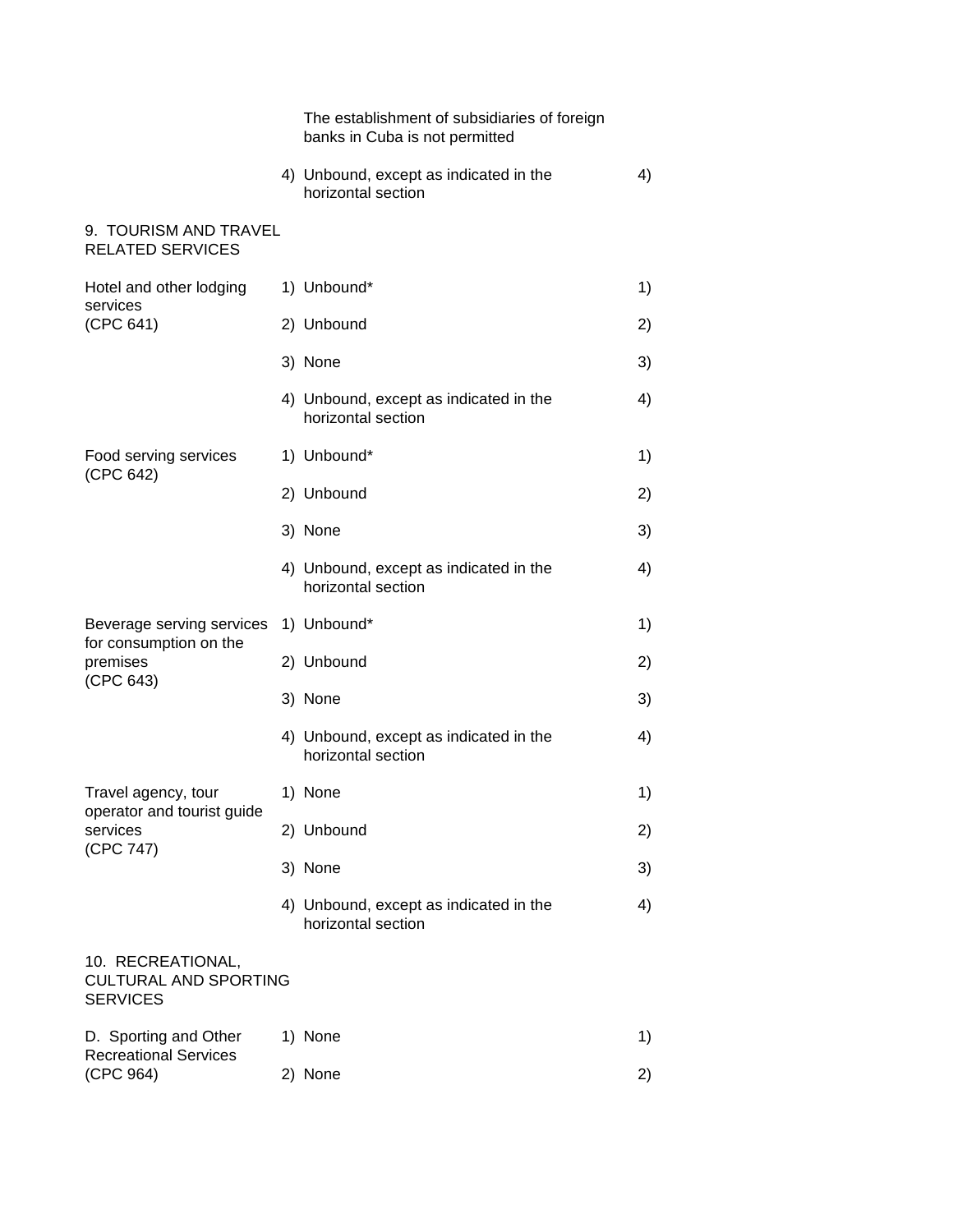|                                                                                       | 3) None                                                                                                                                                                                                                                                                       | 3) |
|---------------------------------------------------------------------------------------|-------------------------------------------------------------------------------------------------------------------------------------------------------------------------------------------------------------------------------------------------------------------------------|----|
|                                                                                       | 4) Unbound, except as indicated in the<br>horizontal section                                                                                                                                                                                                                  | 4) |
| 11. TRANSPORT<br><b>SERVICES</b>                                                      |                                                                                                                                                                                                                                                                               |    |
| A. Maritime Transport<br><b>Services</b>                                              |                                                                                                                                                                                                                                                                               |    |
| a) Passenger transportation 1) None<br>(CPC 7211)                                     |                                                                                                                                                                                                                                                                               | 1) |
|                                                                                       | 2) None                                                                                                                                                                                                                                                                       | 2) |
|                                                                                       | 3) None                                                                                                                                                                                                                                                                       | 3) |
|                                                                                       | 4) Unbound, except as indicated in the<br>horizontal section                                                                                                                                                                                                                  | 4) |
| b) Freight transportation<br>(excluding transportation in                             | 1) Unbound                                                                                                                                                                                                                                                                    | 1) |
| coastal waters)                                                                       | 2) None                                                                                                                                                                                                                                                                       | 2) |
| (CPC 7212)                                                                            | 3) None for the establishment of subsidiaries,<br>representative offices etc., for the supply<br>of international maritime transportation<br>freight services, however, it is not<br>permitted for foreign companies to register<br>ships to be operated under the Cuban flag | 3) |
|                                                                                       | 4) Unbound, except as indicated in the<br>horizontal section                                                                                                                                                                                                                  | 4) |
| d) Maintenance and repair<br>of vessels                                               |                                                                                                                                                                                                                                                                               |    |
| Repair services of other<br>transport equipment, on a                                 | 1) Unbound*                                                                                                                                                                                                                                                                   | 1) |
| fee or contract basis (only                                                           | 2) None                                                                                                                                                                                                                                                                       | 2) |
| includes the repair of<br>containers)                                                 | 3) None                                                                                                                                                                                                                                                                       | 3) |
| (CPC 88680)                                                                           | 4) Unbound, except as indicated in the<br>horizontal section                                                                                                                                                                                                                  | 4) |
| Repair services of other                                                              | 1) Unbound*                                                                                                                                                                                                                                                                   | 1) |
| transport equipment, on a<br>fee or contract basis (only                              | 2) None                                                                                                                                                                                                                                                                       | 2) |
| includes the repair and<br>maintenance of small<br>vessels in the Port of<br>Cabañas) | 3) None                                                                                                                                                                                                                                                                       | 3) |
|                                                                                       | 4) Unbound, except as indicated in the                                                                                                                                                                                                                                        | 4) |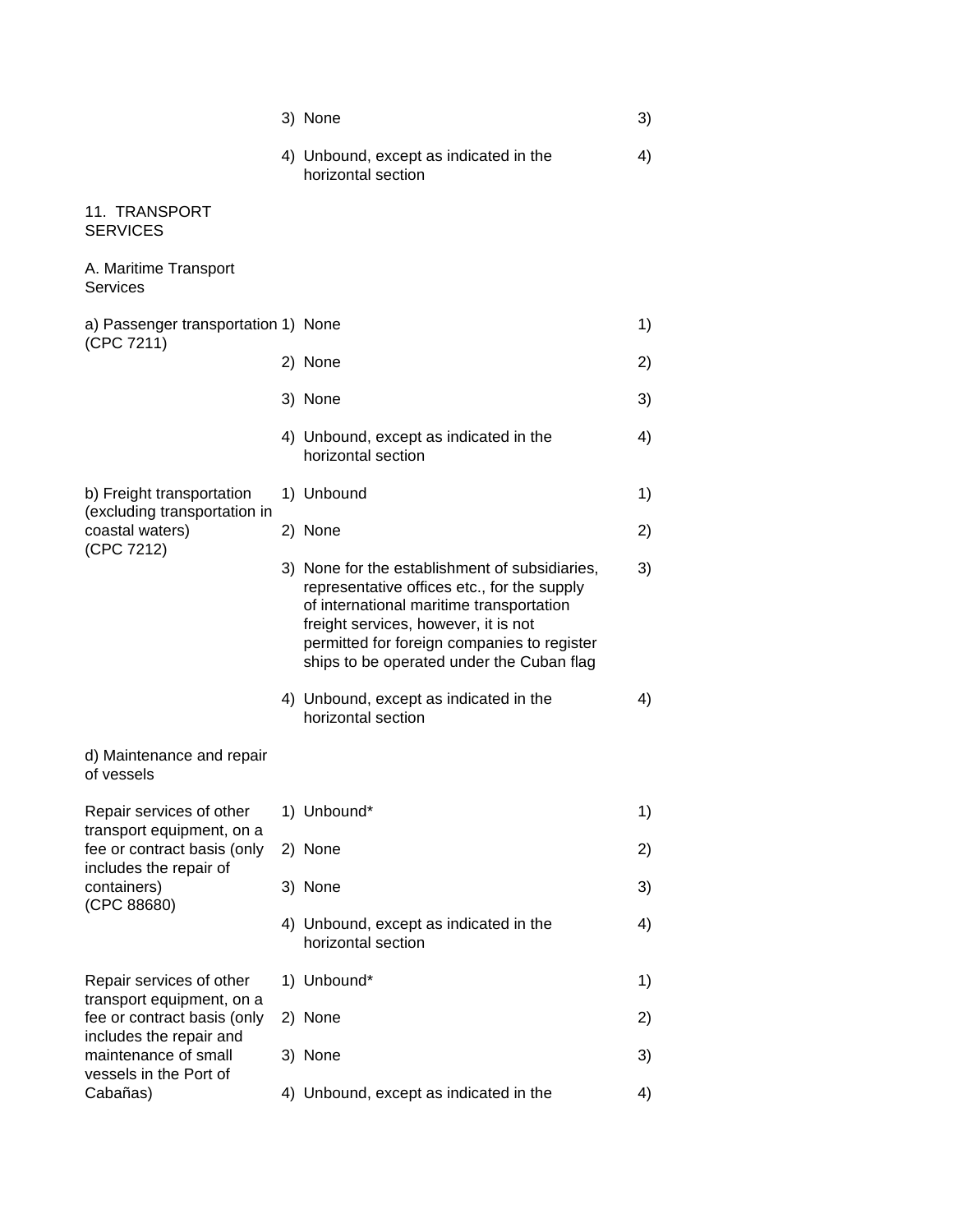| (CPC 88680)                                                          |  | horizontal section                                           |    |
|----------------------------------------------------------------------|--|--------------------------------------------------------------|----|
| H. Services Auxiliary to All<br>Modes of Transport                   |  |                                                              |    |
| f) Supporting services for<br>maritime transport                     |  |                                                              |    |
| Container handling services 1) Unbound*                              |  |                                                              | 1) |
| (only includes use of the<br>container terminal in the               |  | 2) None                                                      | 2) |
| port of Havana and in the<br>port of Mariel as                       |  | 3) None                                                      | 3) |
| transshipment points)<br>(CPC 74110)                                 |  | 4) Unbound, except as indicated in the<br>horizontal section | 4) |
| Other cargo handling                                                 |  | 1) Unbound*                                                  | 1) |
| services<br>(only includes                                           |  | 2) None                                                      | 2) |
| transshipment operations at<br>terminals specializing in the 3) None |  |                                                              | 3) |
| handling of fertilizers)<br>(CPC 74190)                              |  | 4) Unbound, except as indicated in the<br>horizontal section | 4) |
| Other storage or                                                     |  | 1) Unbound*                                                  | 1) |
| warehousing services<br>(warehouses for the                          |  | 2) None                                                      | 2) |
| consignment of inputs for<br>maritime transport)                     |  | 3) None                                                      | 3) |
| (CPC 74290)                                                          |  | 4) Unbound, except as indicated in the<br>horizontal section | 4) |
| C. Air Transport Services                                            |  |                                                              |    |
| d) Maintenance and repair<br>of aircraft                             |  |                                                              |    |
| Repair services of other                                             |  | 1) None                                                      | 1) |
| transport equipment, on a<br>fee or contract basis                   |  | 2) None                                                      | 2) |
| (CPC 88680)                                                          |  | 3) None                                                      | 3) |
|                                                                      |  | 4) Unbound, except as indicated in the<br>horizontal section | 4) |
| e) Supporting services<br>for air transport                          |  |                                                              |    |
| Other supporting services                                            |  |                                                              |    |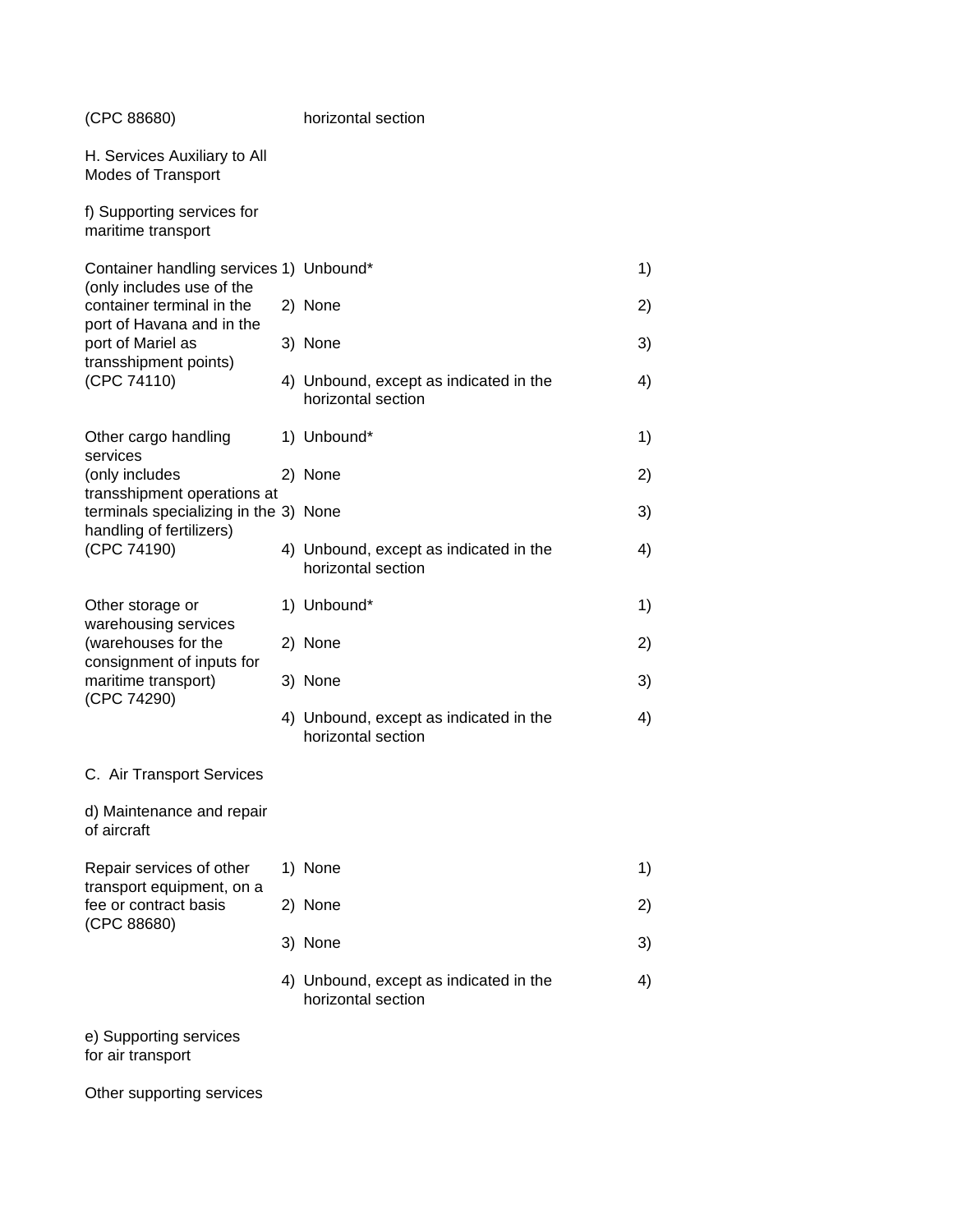## for air transport (CPC 7469)

# Including:

| Computer reservation<br>system (CRS); and      | 1) None                                                      | 1) |
|------------------------------------------------|--------------------------------------------------------------|----|
|                                                | 2) None                                                      | 2) |
|                                                | 3) None                                                      | 3) |
|                                                | 4) Unbound, except as indicated in the<br>horizontal section | 4) |
| Sale or marketing of air<br>transport services | 1) None                                                      | 1) |
|                                                | 2) None                                                      | 2) |
|                                                | 3) None                                                      | 3) |
|                                                | 4) Unbound, except as indicated in the<br>horizontal section | 4) |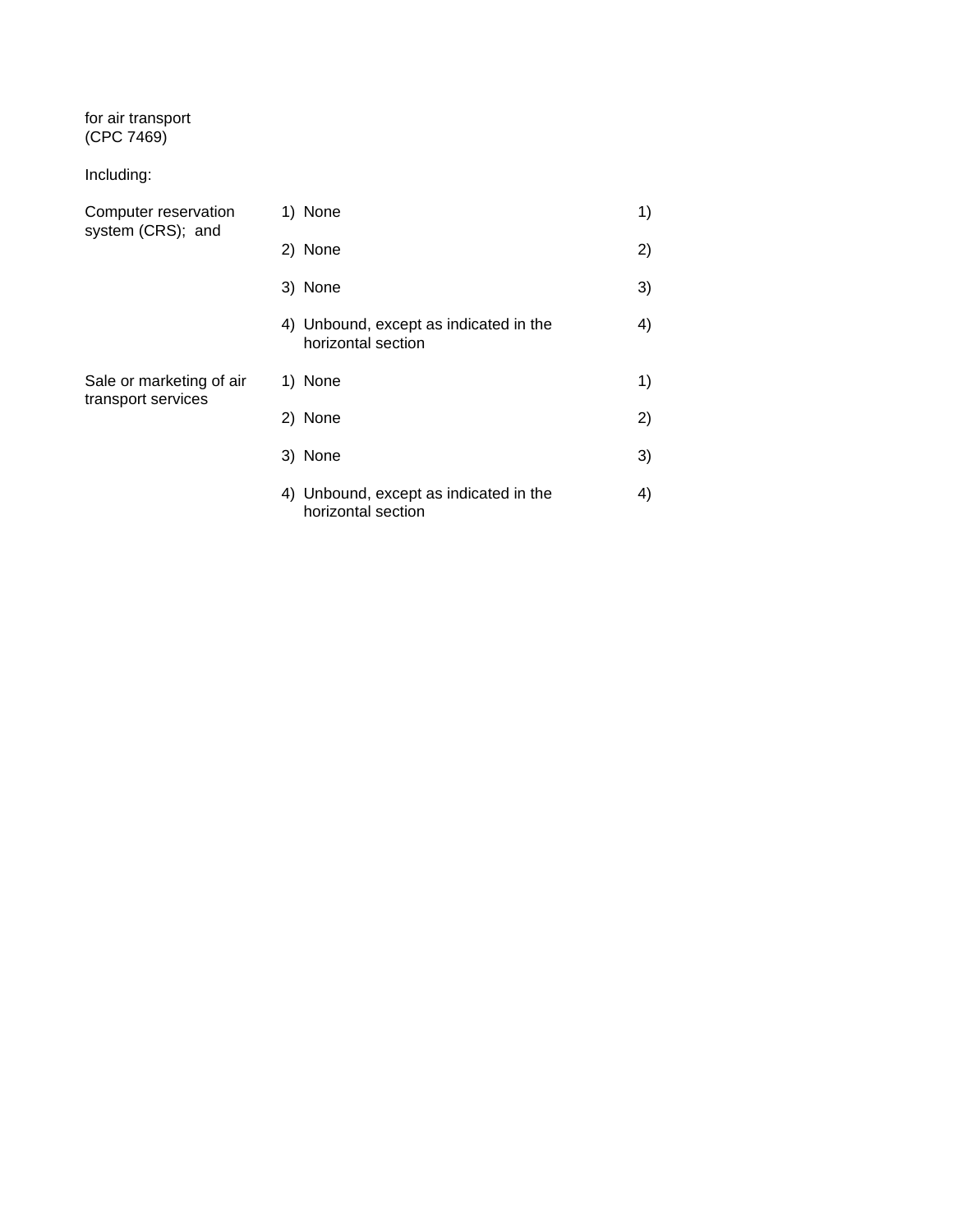#### Unbound

None

None

Unbound, except as indicated in the horizontal section

Unbound

None

None

Unbound, except as indicated in the horizontal section

Unbound

None

None

Unbound, except as indicated in the horizontal section

Unbound

None

None

Unbound, except as indicated in the horizontal section

Unbound

None

None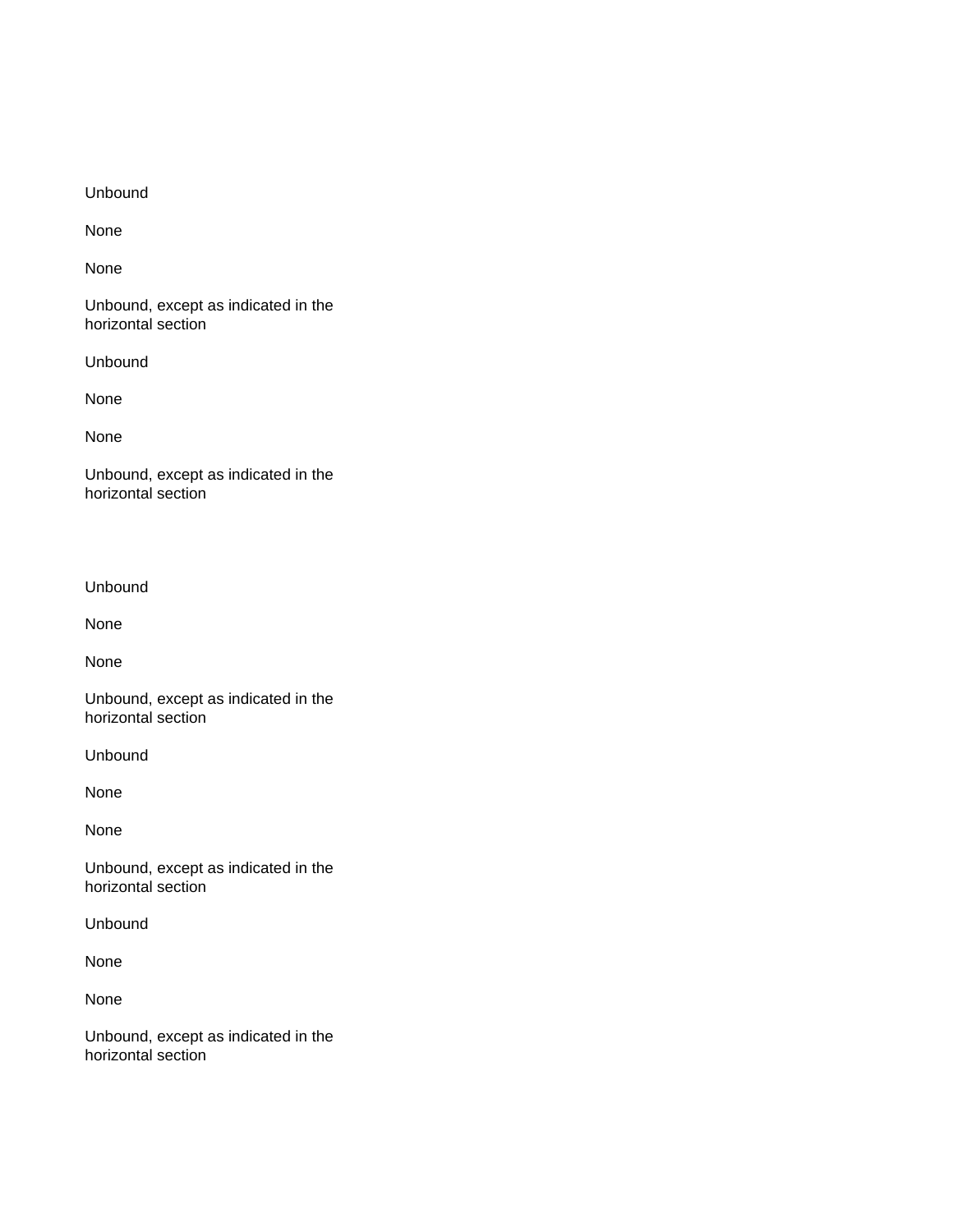None

None

None

Unbound, except as indicated in the horizontal section

None

None

None

Unbound, except as indicated in the horizontal section

None

None

None

Unbound, except as indicated in the horizontal section

None

None

None

Unbound, except as indicated in the horizontal section

Unbound

None

None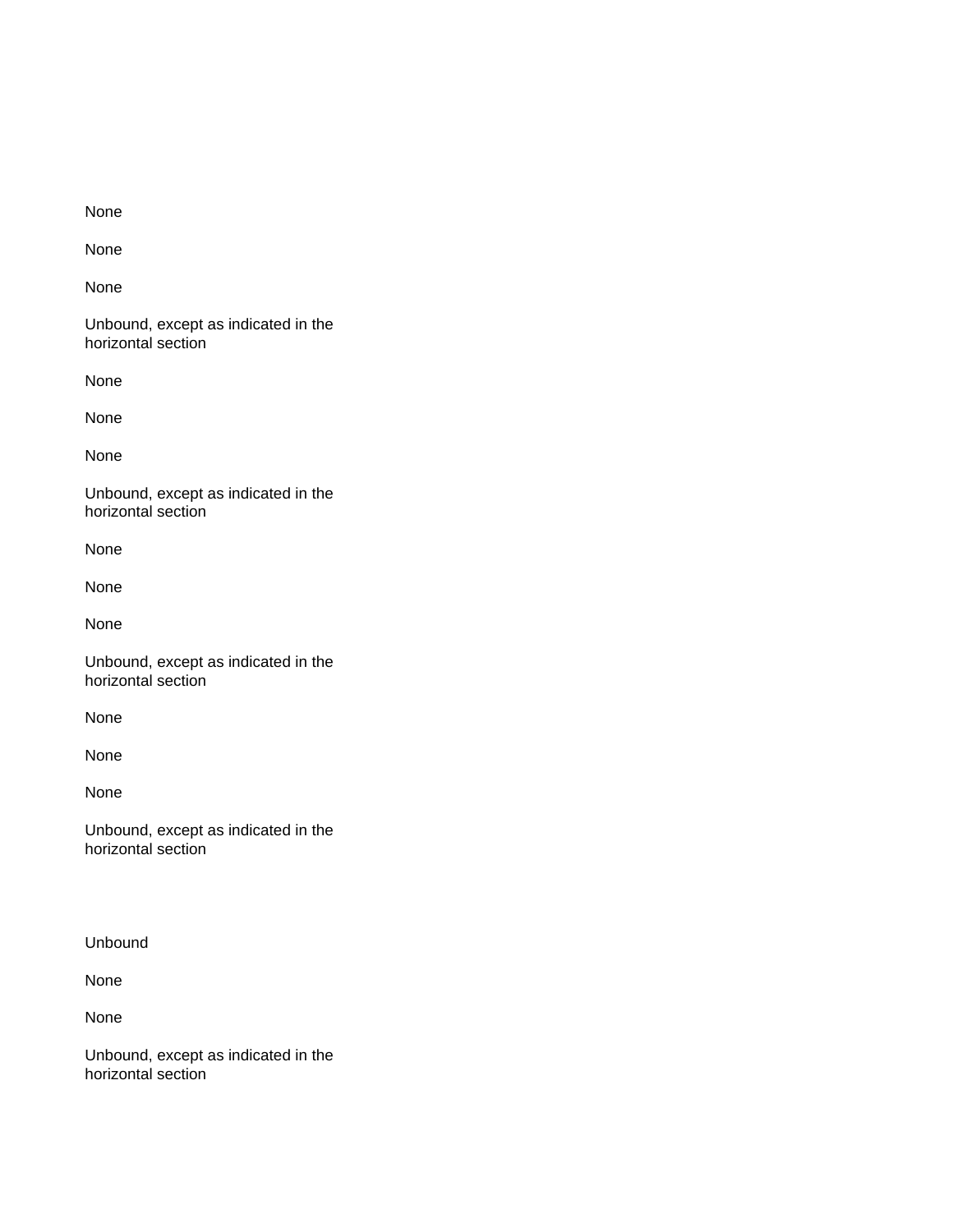Unbound

None

None

Unbound, except as indicated in the horizontal section

Unbound

Unbound

None

Unbound, except as indicated in the horizontal section

Unbound

Unbound

None

Unbound, except as indicated in the horizontal section

Unbound

Unbound

None

Unbound, except as indicated in the horizontal section

Unbound

Unbound

None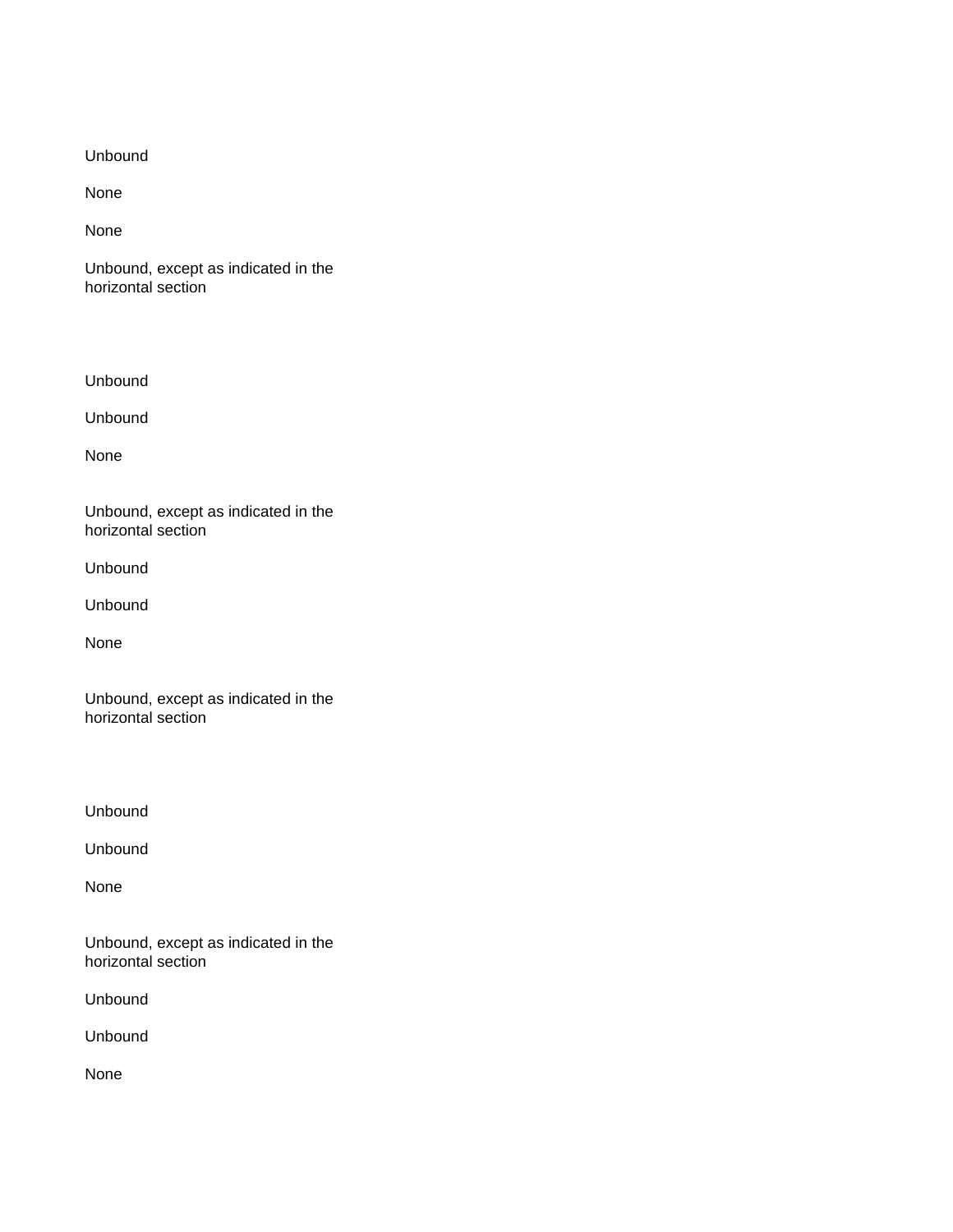Unbound

Unbound

None

Unbound, except as indicated in the horizontal section

Unbound

Unbound

None

Unbound, except as indicated in the horizontal section

Unbound

Unbound

None

Unbound, except as indicated in the horizontal section

Unbound

Unbound

None

Unbound, except as indicated in the horizontal section

Unbound

Unbound

Unbound\* **\*** Unbound due to lack of technical feasibility.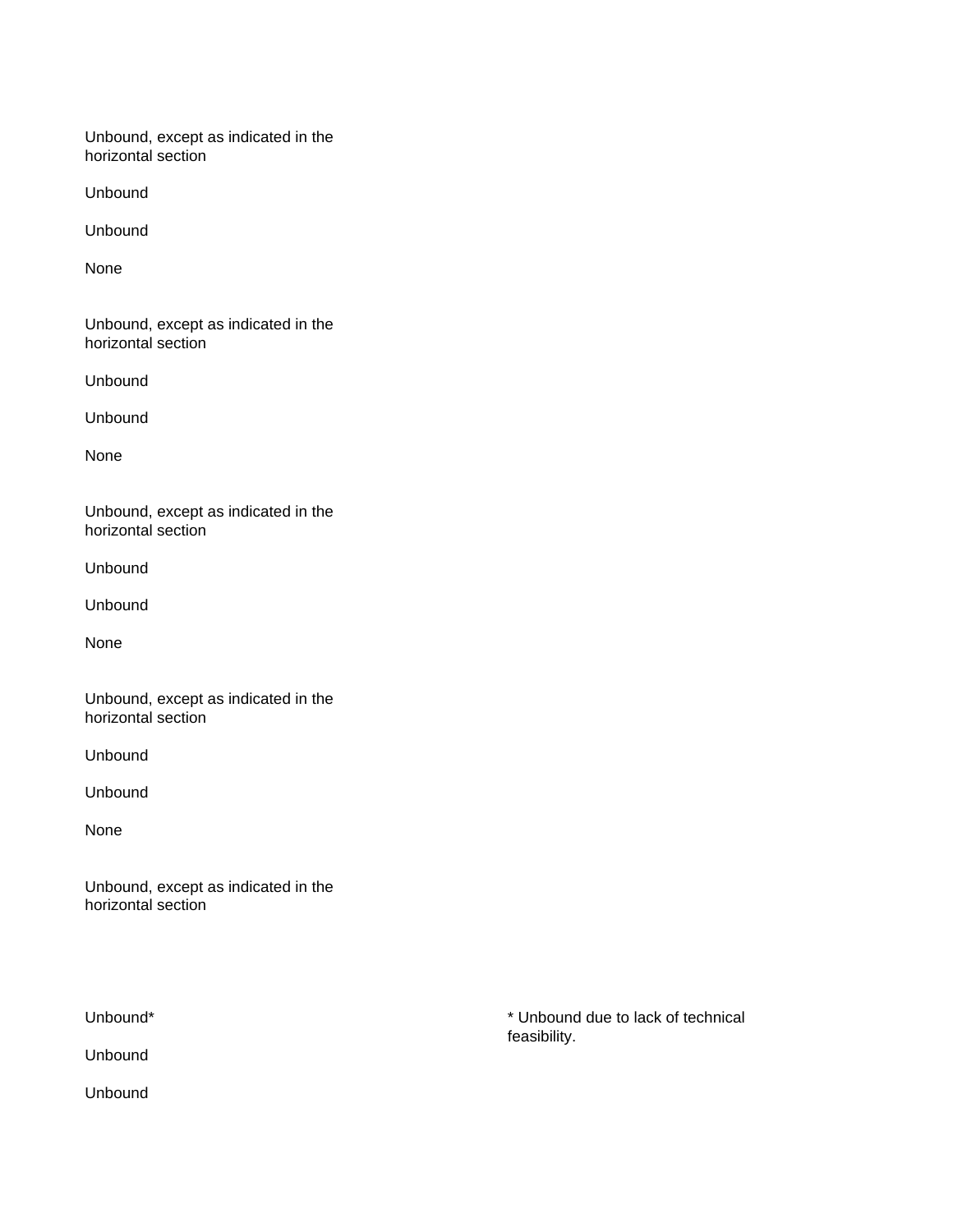Unbound

Unbound

Unbound, except as indicated in the horizontal section

Unbound\* **\*** Unbound due to lack of technical feasibility.

Unbound

Unbound

None

Unbound, except as indicated in the horizontal section

Unbound

Unbound

None

Unbound, except as indicated in the horizontal section

Unbound

Unbound

None

Unbound, except as indicated in the horizontal section

Unbound

Unbound

None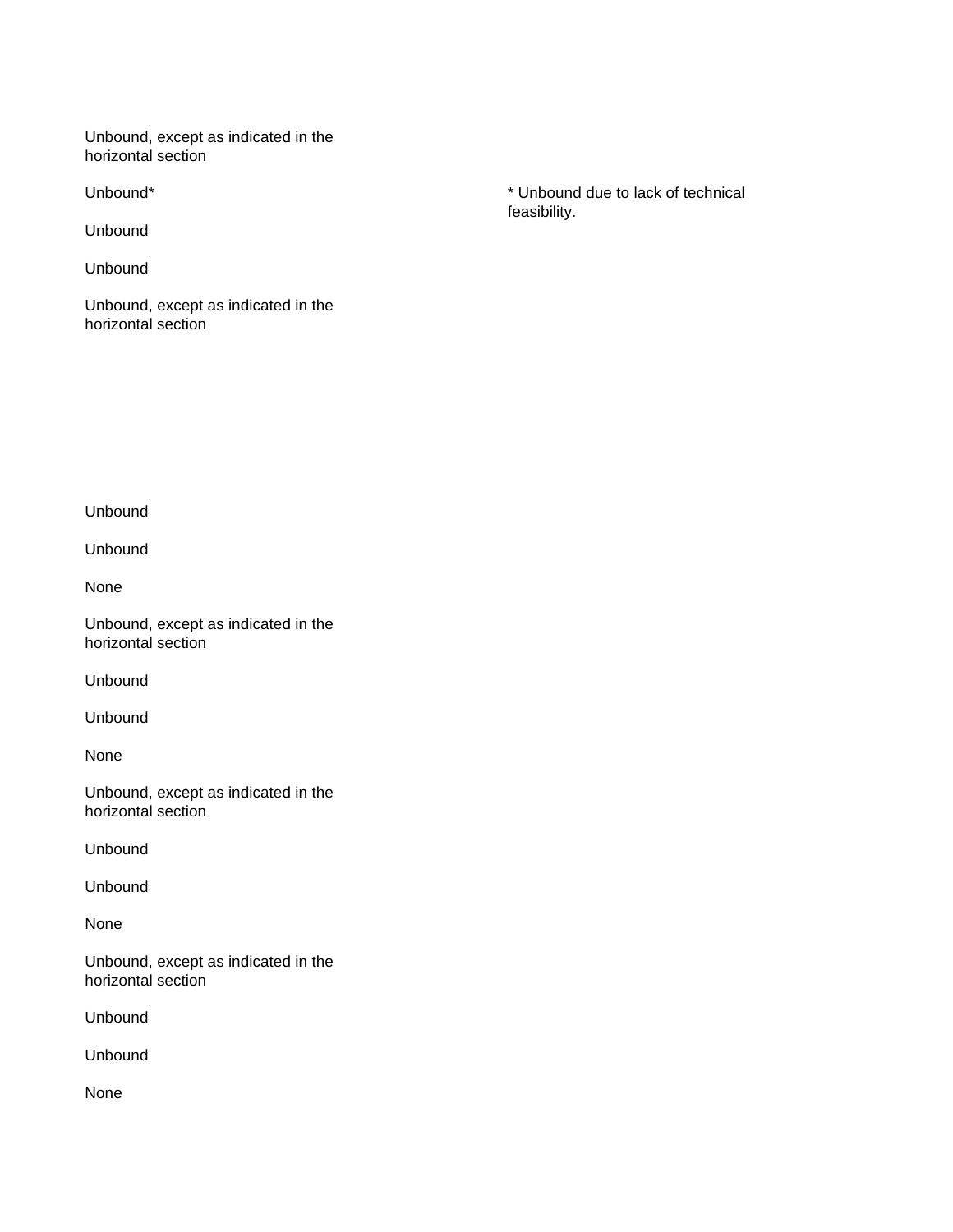Unbound

Unbound

None

Unbound, except as indicated in the horizontal section

Unbound

Unbound

None

Unbound, except as indicated in the horizontal section

Unbound

Unbound

Licensing requirements for operating as a bank are applicable to all non-State participants in the national banking system

Licences for associations set up in the banking sector on the basis of foreign and national capital permit commercial banking activities related to operations in freely convertible currencies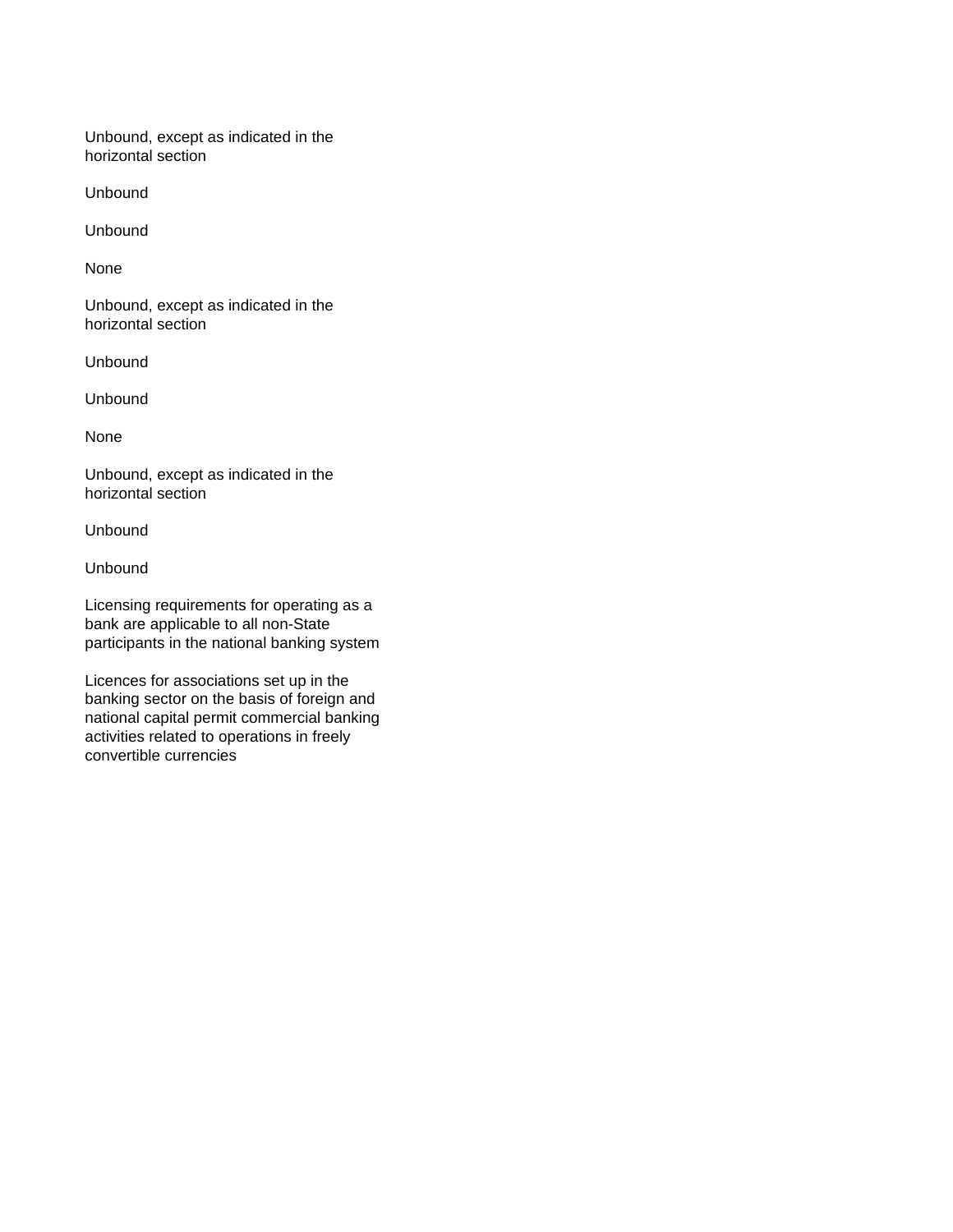Unbound

None

Unbound, except as indicated in the horizontal section

Unbound

None

Unbound, except as indicated in the horizontal section

Unbound

None

Unbound, except as indicated in the horizontal section

None

Unbound

None

Unbound, except as indicated in the horizontal section

Unbound

Unbound

Unbound\* **\*** Unbound due to lack of technical feasibility.

Unbound\* **\*** Unbound due to lack of technical feasibility.

Unbound\* **\*** Unbound due to lack of technical feasibility.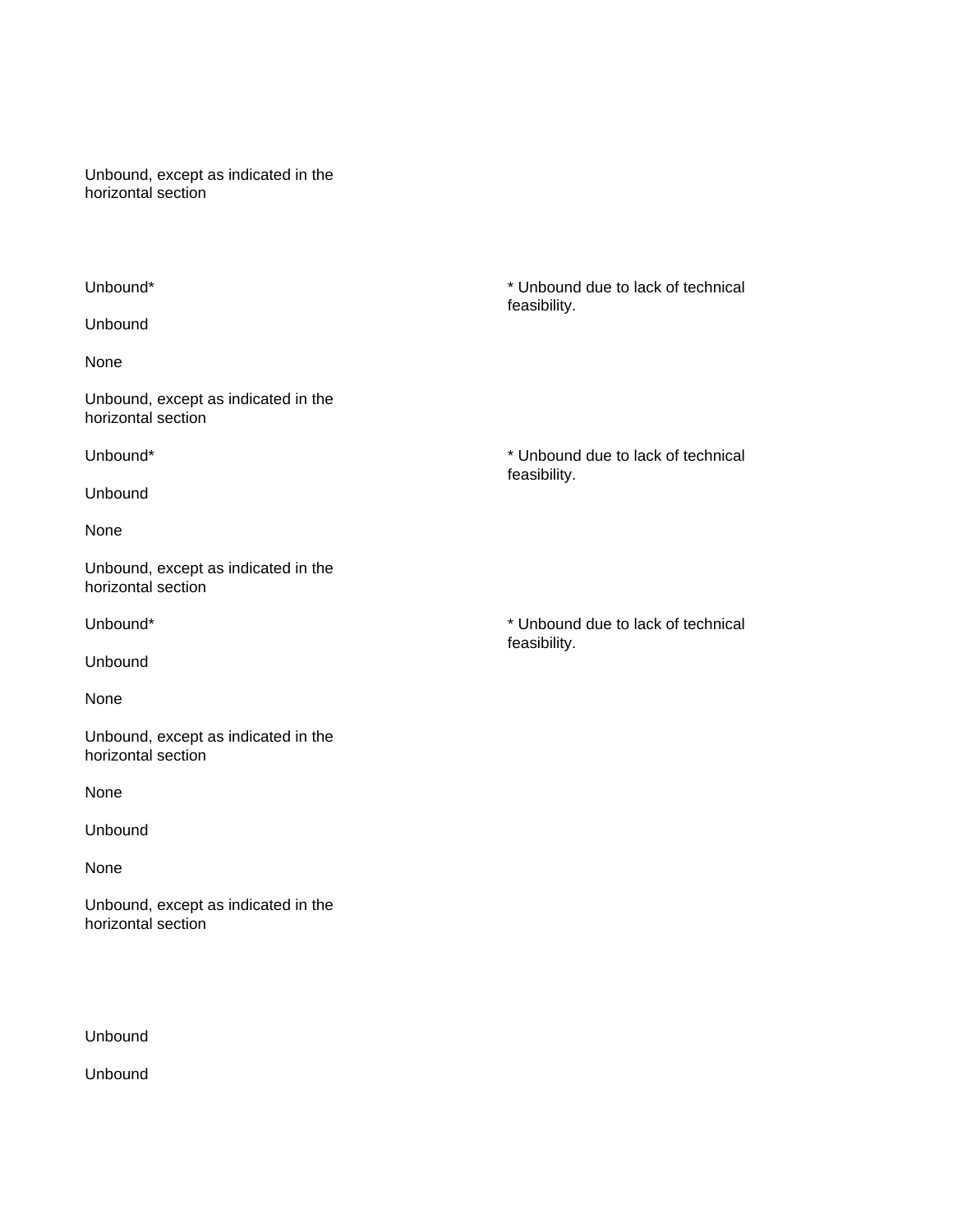None

Unbound, except as indicated in the horizontal section

None

None

None

Unbound, except as indicated in the horizontal section

Unbound

None

None

Unbound, except as indicated in the horizontal section

None

None

Unbound, except as indicated in the horizontal section

None

None

Unbound, except as indicated in the

Unbound\* \* Unbound due to lack of technical feasibility.

Unbound\* **\*** Unbound due to lack of technical feasibility.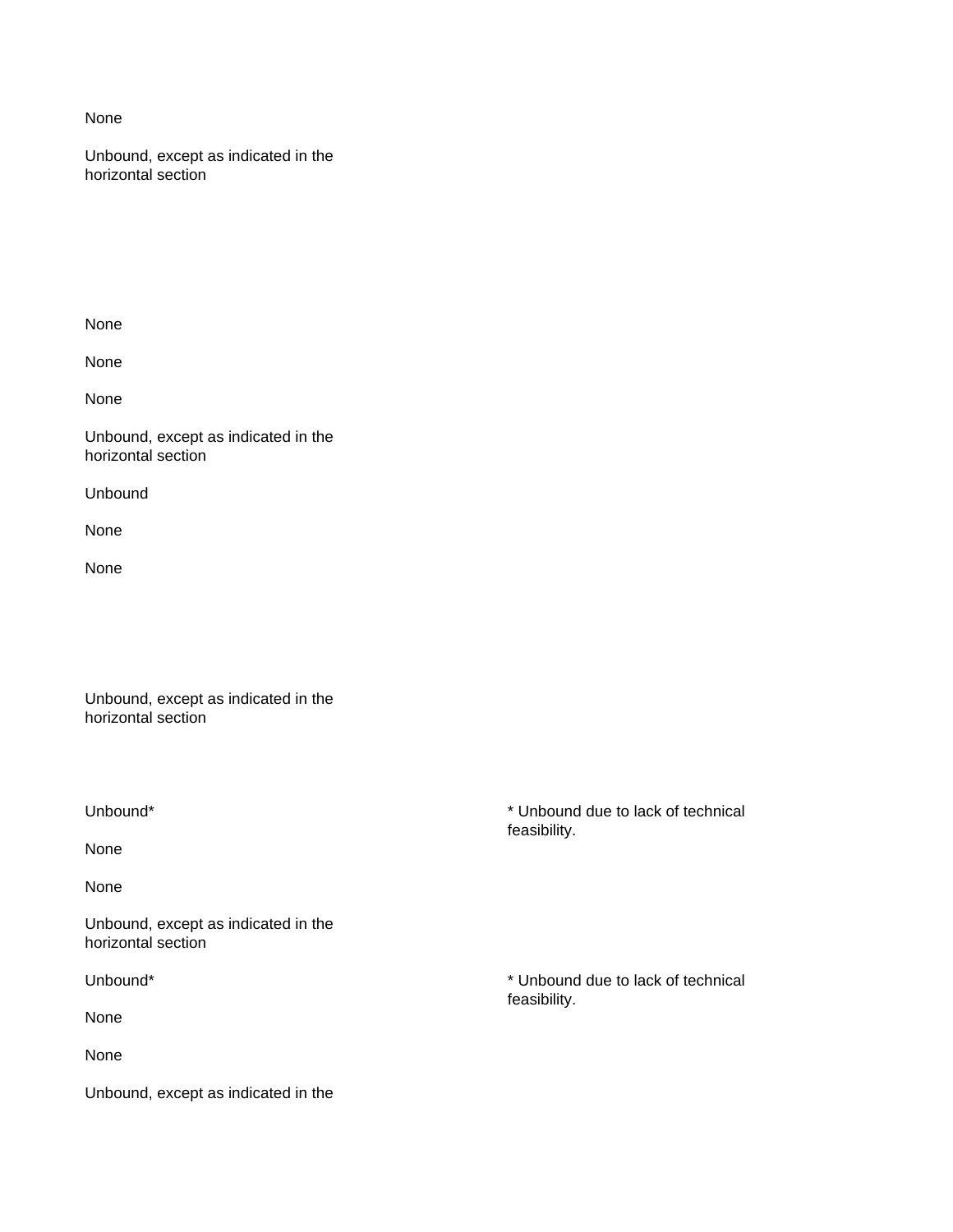horizontal section

None

None

Unbound, except as indicated in the horizontal section

Unbound\* \* Unbound due to lack of technical

None

None

Unbound, except as indicated in the horizontal section

None

None

Unbound, except as indicated in the horizontal section

Unbound\* \* Unbound due to lack of technical feasibility.

feasibility.

Unbound\* \* Unbound due to lack of technical feasibility.

None

None

None